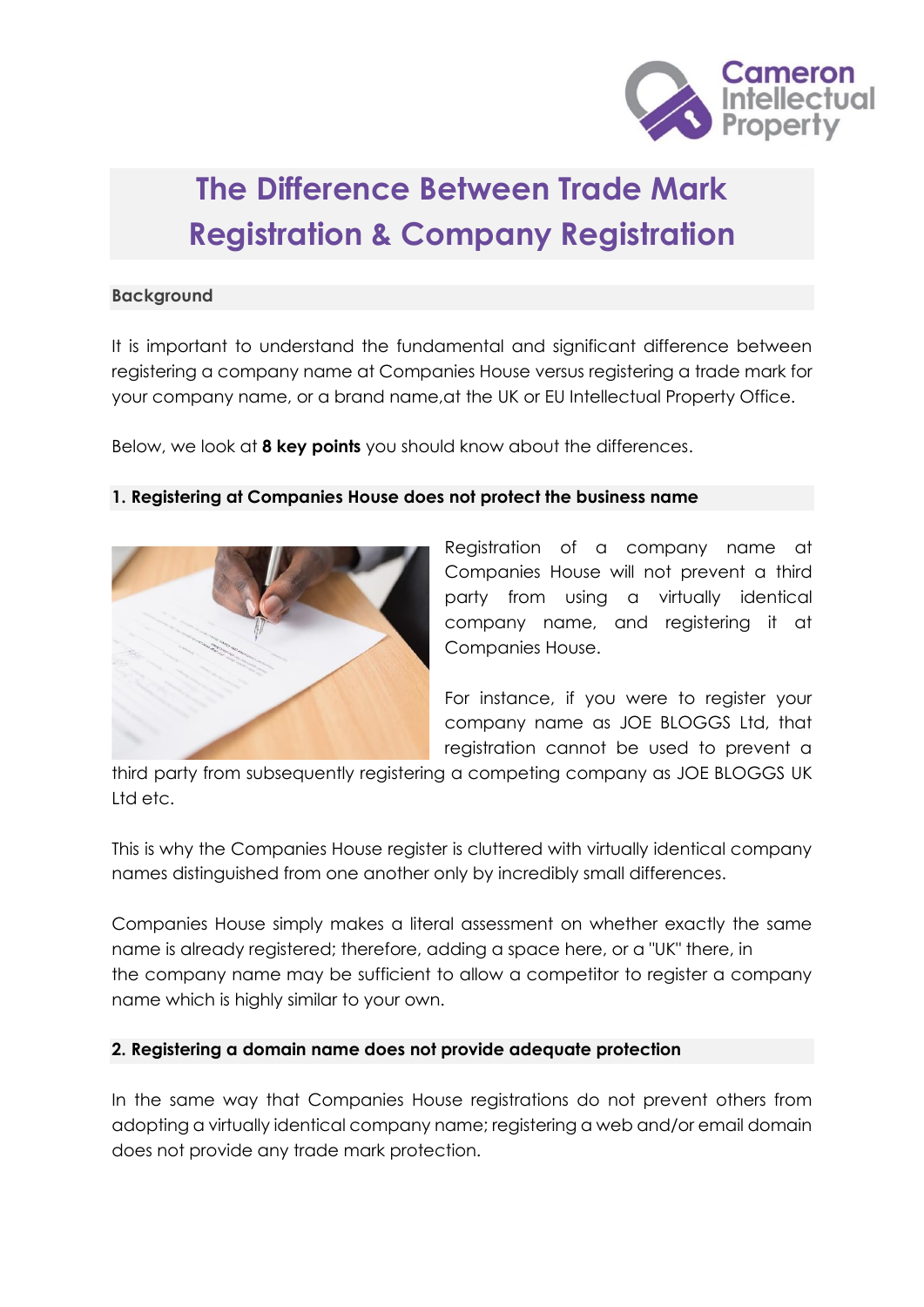

## **3. A trade mark registration is required**

In order to avoid the above problems you must consider applying to register a trade mark for your company name.

A trade mark registration provides a monopoly right on the name which can be legally enforced against competitors using the same business name, or a business name which is confusingly similar, in any way



(whether that be in a web domain, on a physical product, or in another company name).

A very well developed body of law exists surrounding trade marks which allows the owner of a trade mark registration to enforce their monopoly against third parties making any commercial use of a competing trade mark that is the same or confusingly similar.

For this reason, although trade mark registrations do cost more to obtain than company registrations and domain names, they nevertheless provide significantly broader and commercially useful legal protection.

#### **4. First to file a trade mark wins**

In addition to the above, if a third party were to file a registered trade mark application for their company name before you (depending upon circumstances) they may be able to force you to change your company name.

#### **5. Trade marks can be obtained internationally**

Since the registration of a company name is tied to the formation of a legal entity in the UK it is not possible to obtain any protection outside of the UK by forming a limited company. However, every country in the world has a trade mark registration process which is open to anyone looking to protect a company name or a brand without any requirement for establishing a legal entity overseas.

#### **6. Trade marks can be recorded as assets**

Unlike a company name registration at Companies House, a trade mark registration can become a valuable and identifiable company asset which can be licensed, sold or transferred. Companies often have more value residing in their trade marks than in their physical assets.